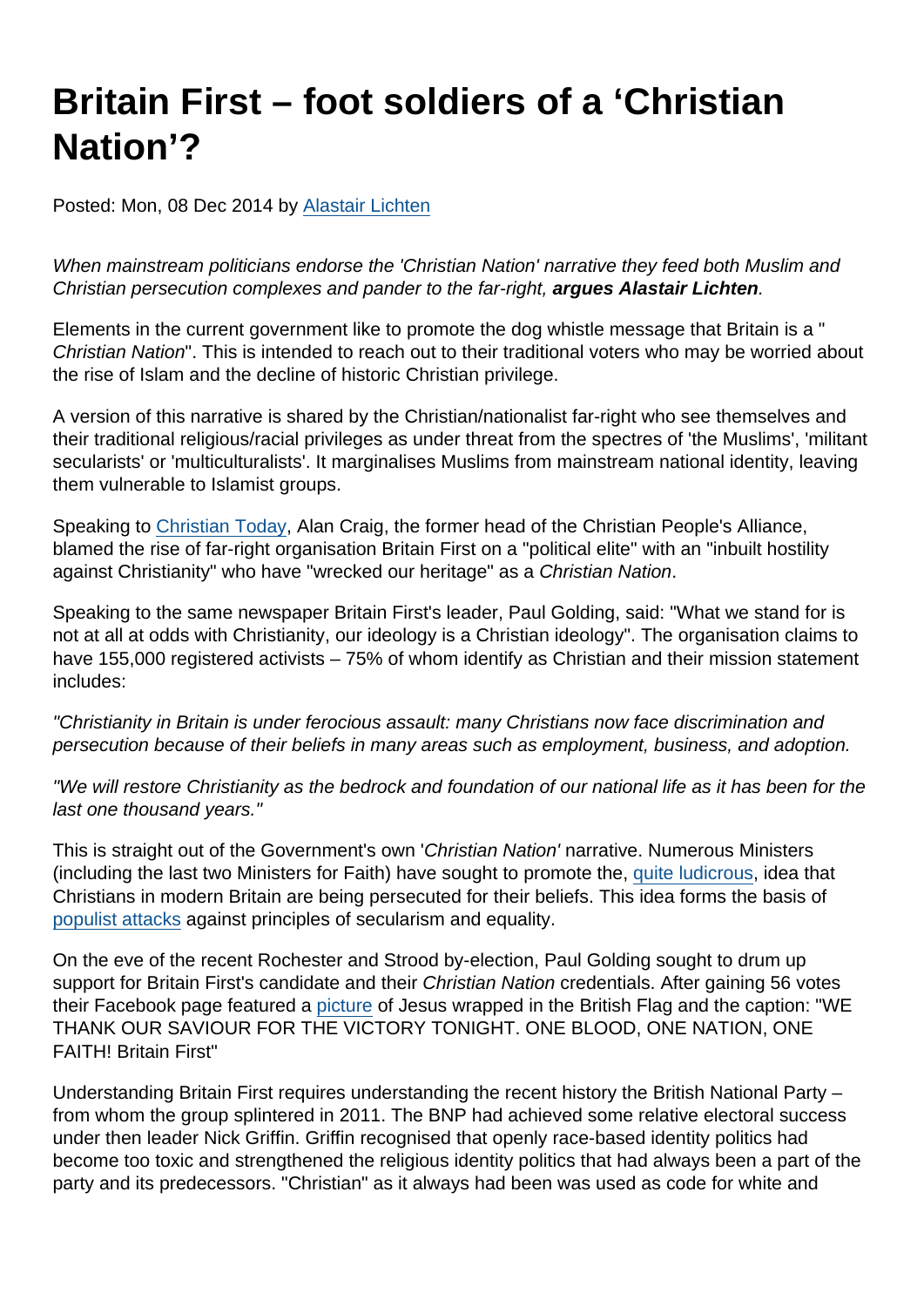"Muslim" became the new preferred code for immigrants and ethnic minorities. The BNP whipped up local scare stories about Christmas being cancelled or Christians being 'persecuted' and started to feature the phrase "What would Jesus do?" on prominent campaign posters.

Griffin [claimed](http://www.stormfront.org/forum/t696276/) to speak for the "traditional, upright, decent and honest Christianity that defended Europe from Islamic conquest, the Christianity of the Crusades and the Christianity of our forefathers".

Of course the vast majority of Christians who find Britain First's views extremist and abhorrent are [quick to claim](http://www.christiantoday.com/article/jesus.and.the.far.right.do.you.have.an.answer/43712.htm) that they are not true Christians. Just as the vast majority of Muslims who find Islamist groups extremist and abhorrent are quick to claim that they are not true Muslims.

Religious identity politics are not about individuals' beliefs but about groups' privilege and power, where the players claim the right to not only define their own religious identity but to define that of others as well. Arguing over who is and isn't a 'true Christian' or a 'true Muslim' only [reinforces](https://futiledemocracy.wordpress.com/2014/08/31/defining-islamism/) this identity politics.

Far-right movements feed off each other and poison the well for moderates. The EDL emerged as a response to a poppy burning protest by far-right Islamist groups in 2010. The EDL's activities served to [demonise](https://www.youtube.com/watch?v=aYd9qbRz2fc) ordinary Muslims. Islamists, who are a tiny minority of the Muslim citizens living in the UK, used the threat of the EDL as a recruiting tool. The EDL used the rise of Islamist groups to recruit more members, who demonised ordinary Muslims. And so the cycle continues.

The EDL's former leader, Tommy Robinson, has [claimed that](http://www.gspellchecker.com/2014/10/ep34-eiynah-tommy-robinson/) he is not particularly religious but believes it is important to defend Britain as a [Christian Nation](http://www.huffingtonpost.co.uk/jake-warren/patriotism-nationalism_b_6064758.html) to protect against Islam and extremism. The echoes of the Government's own Christian Nation narrative are clear.

Claiming that we are a Christian Nation and that our secular justice system is based on Christian principles also plays into the Islamist far-right's attack on universality. It allows them to put pressure on the Muslim community to distance themselves from such 'Christian' institutions and to rely on alternatives such as 'sharia courts'.

To the Christian/nationalist far-right, Islamist attempts to promote a [parallel religious legal system](https://www.secularism.org.uk/blog/2014/10/shariafication-by-stealth-in-the-uk) pose a threat – not to the rights of such a system's victims (predominantly Muslim women) – but to 'Christian' institutions.

When Britain First's uniformed thugs print up their literature, 'invade' a local mosque or mount a "Christian patrol", they are not setting out to make legitimate reasoned criticisms of Muslim beliefs or Islamist practices.

The silencing of legitimate criticism is key to them getting their message heard.

When critics (including liberal and secular Muslims) are prevented from airing honest criticisms of Islamic beliefs; when human rights campaigners are labelled 'Islamophobic' for criticising Islamist organisations; when ex-Muslim are labelled bigots for sharing their personal experiences; this creates a vacuum which the far-right fill.

Christian Nation style identity politics, when promoted by any source, only serves to breed a sense of entitlement in some Christian sub groups, while marginalising majority of British citizens who are non-religious (2013 BSA survey) and the country's growing religious minorities.

We can be proud that our nation is home to people of all religions and none. Britons, be they Muslim or Christian, Hindu or atheist, may face many issues of religious privilege or discrimination